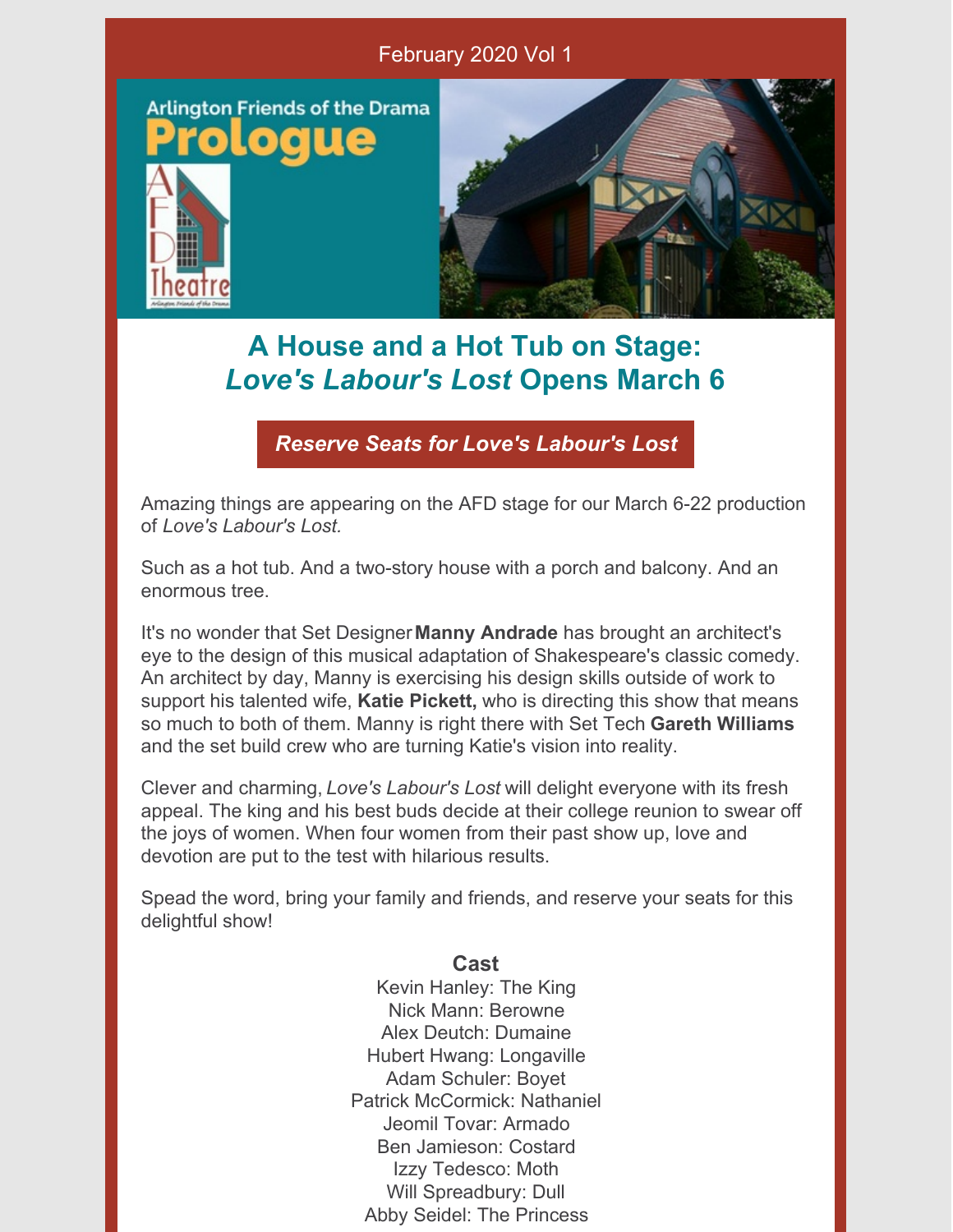Miriam Cross: Rosaline Emma Quinlan: Maria Catherine Benjamin: Katherine Meghan Weakley: Jaquenetta Sara DeLong: Holofernes

#### **Production Team**

Steven Atwater: Production Manager and Lighting Designer Katie Pickett: Director Bethany Aiken: Music Director Michael Hogman: Choreographer Kat McCorkle: Stage Manager Maria Moyser: Assistant Stage Manager Manny Andrade: Set Designer Lindsay Hurley: Costume Designer Ed Council and Chris Cebelenski: Sound Designers Chris Cebelenski: Sound Operator Evelyn Corsini Alcorn and Charlotte Kelley: Props Gareth Williams: Set Technician Sarah Wolfson: Tech Crew Tina Desorcy: Tech Crew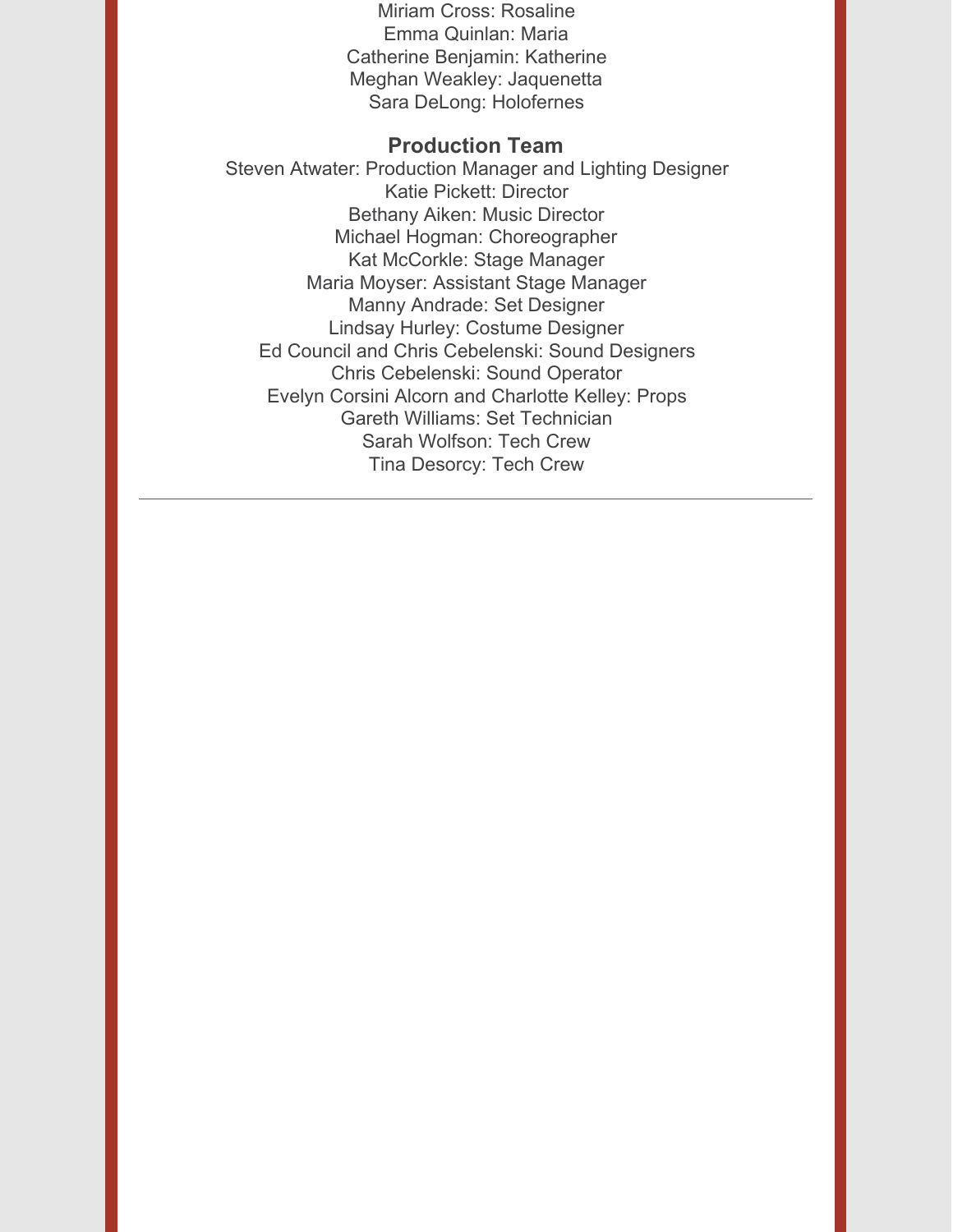

*Love's Labour's Lost* **set design by Manny Andrade**

### **Showcase Your Art in Our Lobby Gallery for** *Love's Labour's Lost*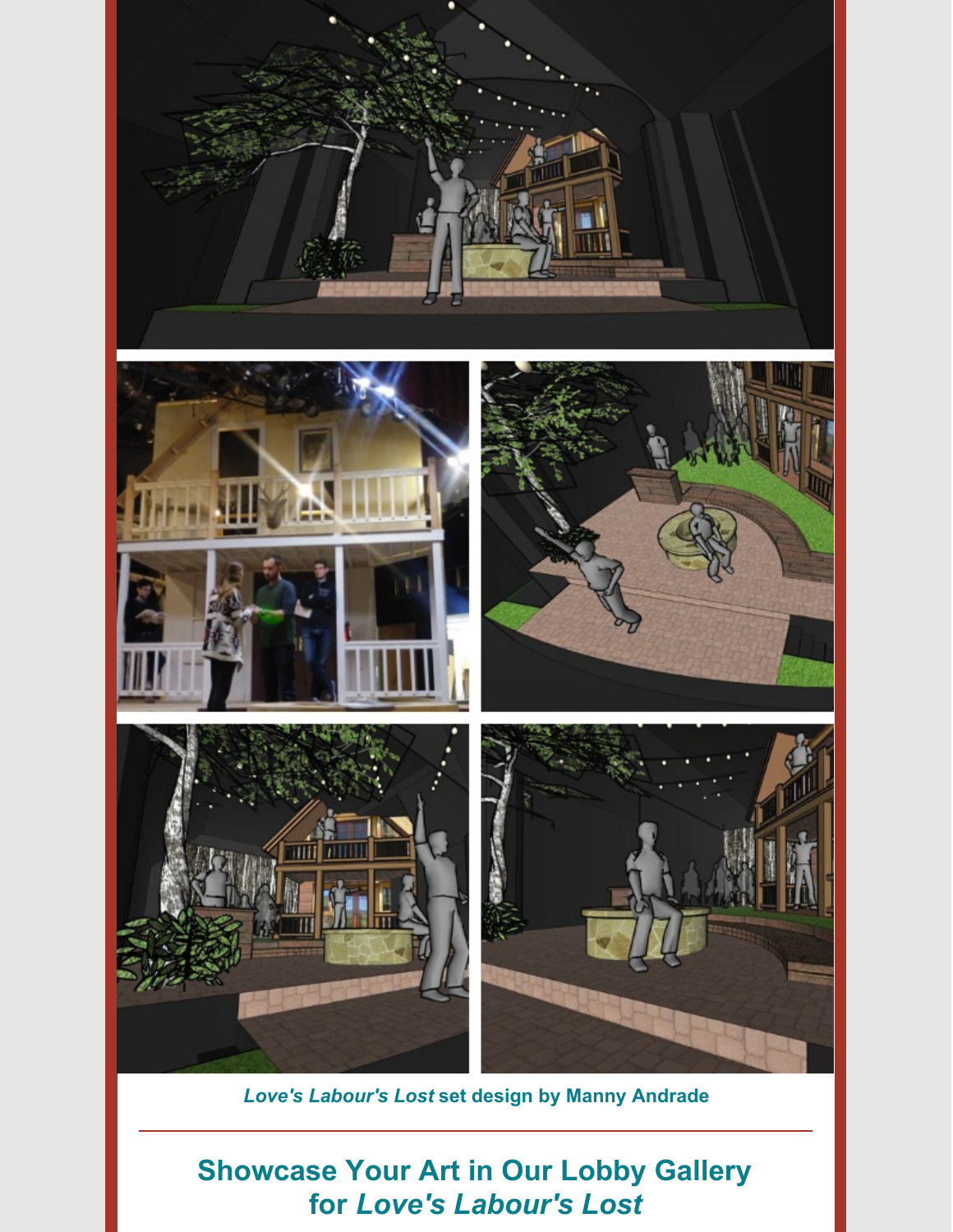Are you an AFD member/subscriber AND an artist? We're putting out **a call for members' art** to be displayed in our lobby for the run of "Love's Labour's Lost" March 6-22.

Email [judylynnweinberg@gmail.com](mailto:judylynnweinberg@gmail.com) photos and dimensions of your art submission(s) no later than February 25.

We'll let you know by February 28 if your artwork has been accepted for our space and how many pieces we can take. You may include prices and how buyers should get in touch with you. Please be sure to provide a title for the work as well your official artist's name.

Artists who are represented must bring their art to the theater on Saturday, February 29, or Sunday, March 1.

Art will stay on display through the last performance on Sunday, March 22. We strike the set on Monday night, March 23, and artists can make arrangements to pick up their work anytime after March 24.

Questions? Contact Judy Weinberg at [judylynnweinberg@gmail.com](mailto:judylynnweinberg@gmail.com)

### **Come See** *Shows We Should Have Done* **at March 29 Member and Friends Meeting**

Directing teams for the 2020-2021 season will attend our**March 29 Member and Friends** meeting at 4 PM to introduce themselves at a mini meet and greet. Our annual election of board members and officers will take place, too!

PLUS the March 29 meeting will also feature a very special presentation. A lineup of 11 AFD members will perform musical numbers from *Shows We Should Have Done.* You'll see AFD members **Kathy Dalton, Stu Kazin, Jean Pendergrass, Sheila Rehrig, Joe Stallone, Richard Sullivan, Phyllis Uloth, David Warnock** and two surprise guests as they join**Ellen Kazin and Danielle Clougher** who will bring these songs to life.

AFD member meetings are open to anyone who wants to learn more about AFD Theatre! All members and subscribers and the general public may attend. Members take part in matters that require a vote, such as our annual election of board members and officers.

Member meetings are held at our theater at 22 Academy Street in Arlington.

**Visit Our [Website](https://www.afdtheatre.org/)**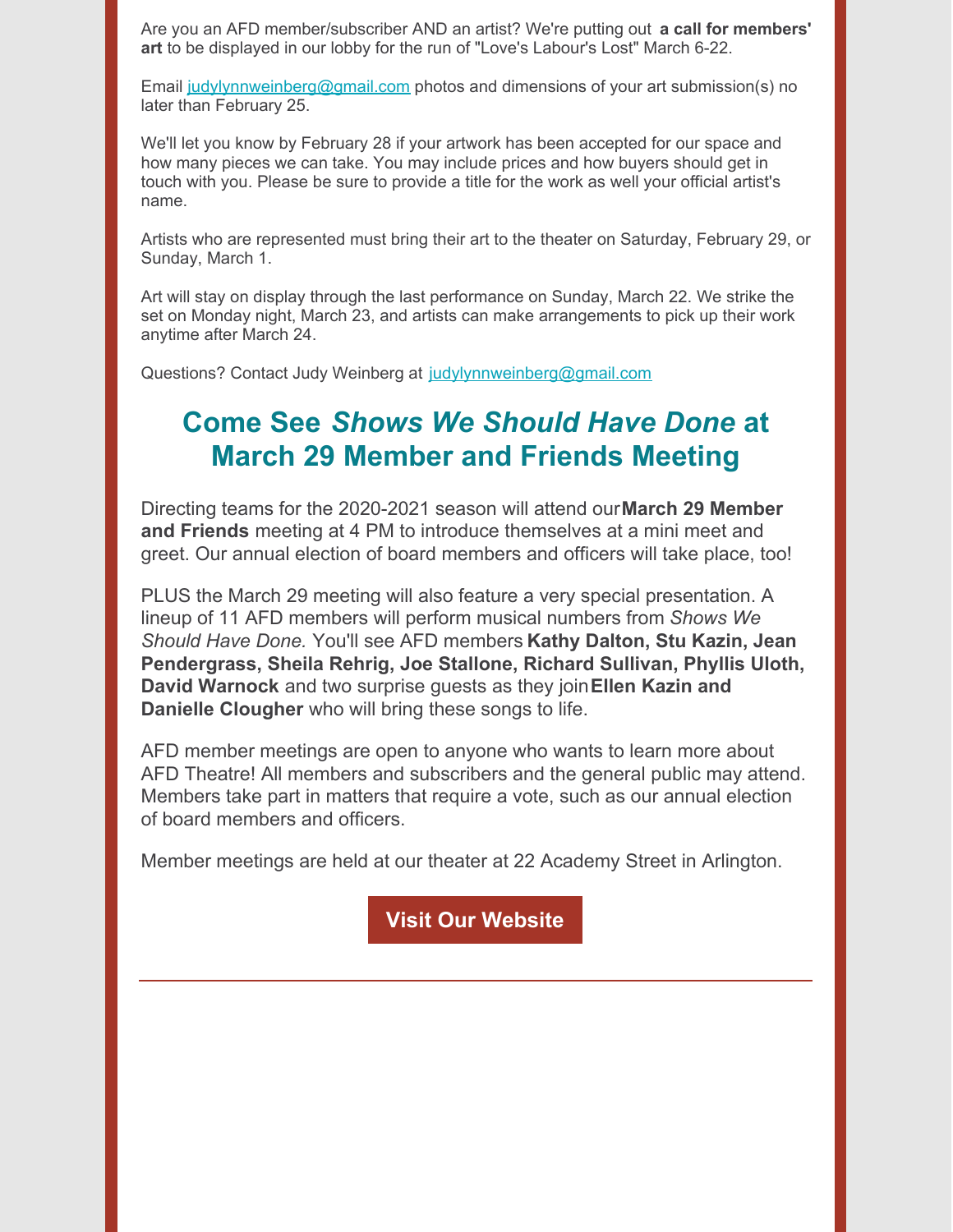# Sept 25-Oct 11, 2020 **Bright Star**

Music, Book & Story by **Steve Martin and Edie Brickell** 

### Dec 4-13, 2020

# **Anne of Green Gables**

Based on the book by L.M. Montgomery **Non-Musical Version Adapted** by Sylvia Ashby

**AFD Theatre** 2020-2021 **Season** 

Feb 26-Mar 14, 2021

**Robin Hood** 

**Composed by Reginald DeKoven Arranged by Quade Winter Lyrics by Harry B. Smith Additional Lyrics by Clement Scott** 

May 7-23, 2021 **Noises Off** 

by Michael Frayn

## **Friendly**

We were greatly saddened to hear of the death of longtime AFD member **Bob Patterson** on January 29. Bob was married to his beloved wife Maureen for 65 years. An Arlington resident, Bob served in the Air Force during the Korean War and was a former captain for Delta Airlines. Bob will be dearly missed from our AFD family. We extend heartfelt condolences to Maureen and the Patterson family.

Send your Friendly news to **Judy Weinberg** at [judylynnweinberg@gmail.com](mailto:judylynnweinberg@gmail.com).

## **Volunteer at AFD**

**Evelyn Corsini Alcorn** is our new AFD Volunteer Coordinator. Please feel free to send her an email at [corsinievelyn@gmail.com](mailto:corsinievelyn@gmail.com), or call her at (617) 484-3308, to discuss your interests and set up an appointment for a tour. Get involved in the community, make live theater, and make new friends!

Arlington Friends of the Drama | 781-646-5922 | info@afdtheatre.org | afdtheatre.org